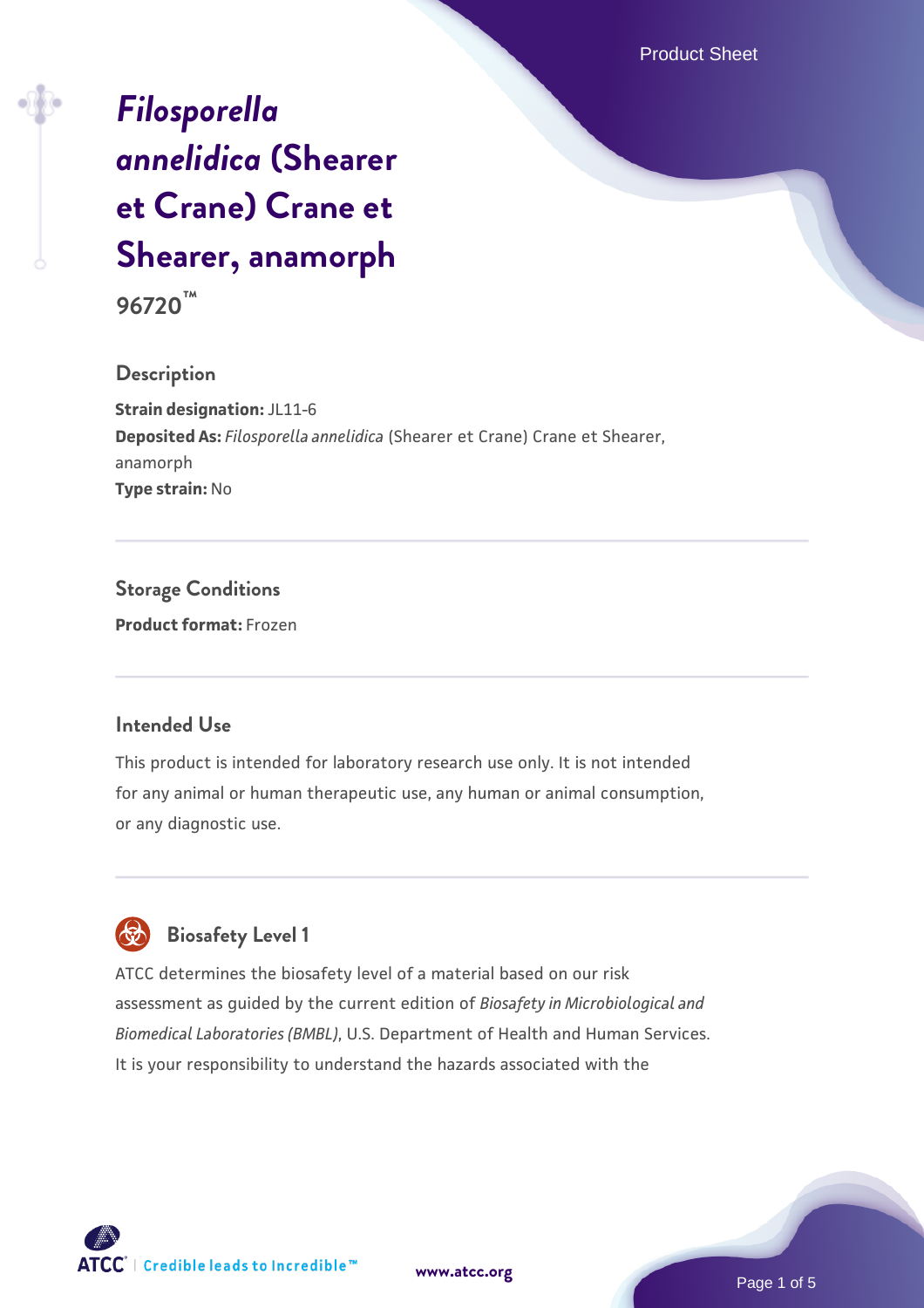#### **96720**

material per your organization's policies and procedures as well as any other applicable regulations as enforced by your local or national agencies.

ATCC highly recommends that appropriate personal protective equipment is always used when handling vials. For cultures that require storage in liquid nitrogen, it is important to note that some vials may leak when submersed in liquid nitrogen and will slowly fill with liquid nitrogen. Upon thawing, the conversion of the liquid nitrogen back to its gas phase may result in the vial exploding or blowing off its cap with dangerous force creating flying debris. Unless necessary, ATCC recommends that these cultures be stored in the vapor phase of liquid nitrogen rather than submersed in liquid nitrogen.

### **Certificate of Analysis**

For batch-specific test results, refer to the applicable certificate of analysis that can be found at www.atcc.org.

### **Growth Conditions**

**Medium:**  [ATCC Medium 2219: Corn meal agar, half-strength](https://www.atcc.org/-/media/product-assets/documents/microbial-media-formulations/2/2/1/9/atcc-medium-2219.pdf?rev=56941740a8e44ef5b0ad065230bb5acc) **Temperature:** 18°C

### **Material Citation**

If use of this material results in a scientific publication, please cite the material in the following manner: *Filosporella annelidica* (Shearer et Crane) Crane et Shearer, anamorph (ATCC 96720)

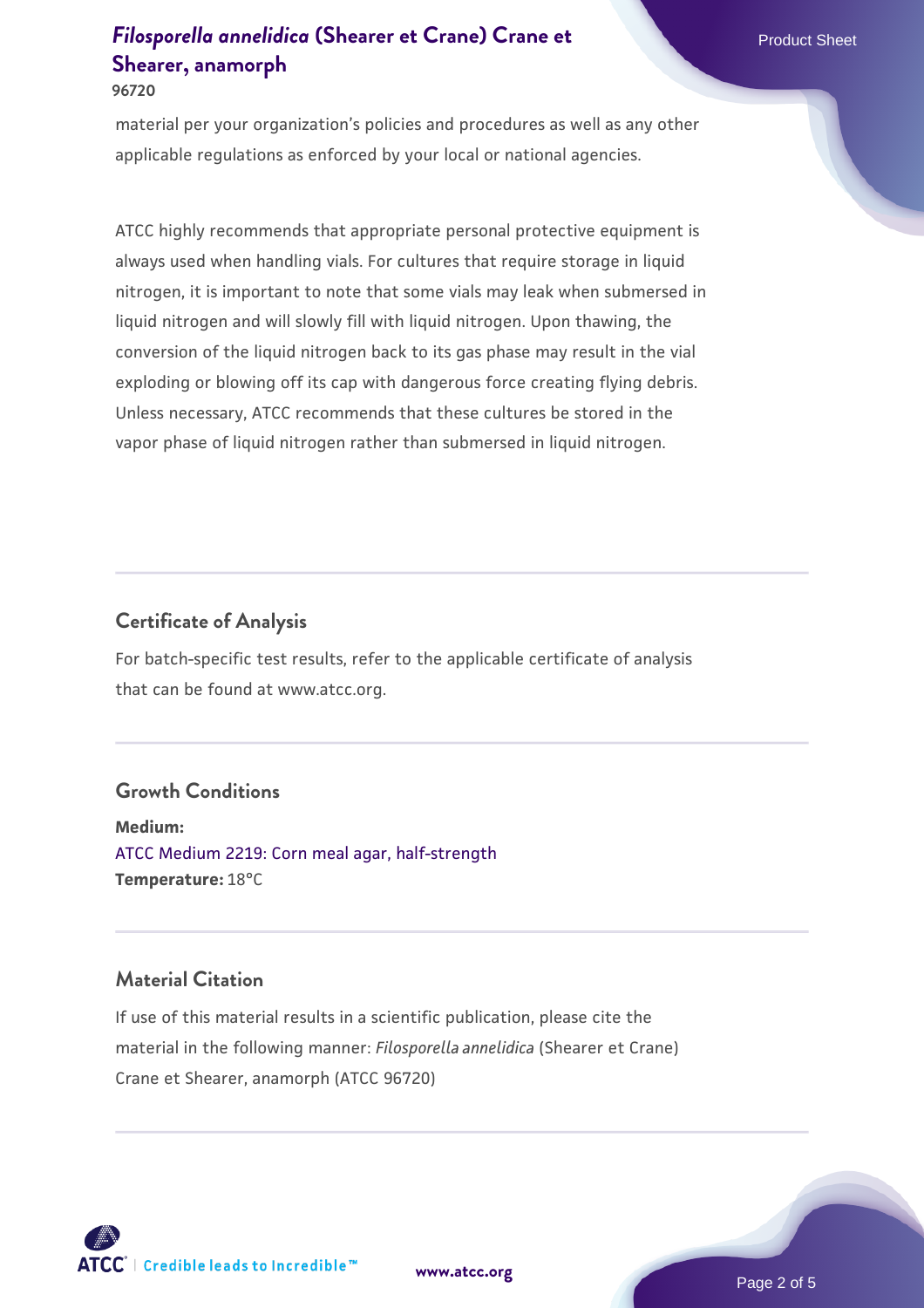**96720**

#### **References**

References and other information relating to this material are available at www.atcc.org.

### **Warranty**

The product is provided 'AS IS' and the viability of ATCC® products is warranted for 30 days from the date of shipment, provided that the customer has stored and handled the product according to the information included on the product information sheet, website, and Certificate of Analysis. For living cultures, ATCC lists the media formulation and reagents that have been found to be effective for the product. While other unspecified media and reagents may also produce satisfactory results, a change in the ATCC and/or depositor-recommended protocols may affect the recovery, growth, and/or function of the product. If an alternative medium formulation or reagent is used, the ATCC warranty for viability is no longer valid. Except as expressly set forth herein, no other warranties of any kind are provided, express or implied, including, but not limited to, any implied warranties of merchantability, fitness for a particular purpose, manufacture according to cGMP standards, typicality, safety, accuracy, and/or noninfringement.

### **Disclaimers**

This product is intended for laboratory research use only. It is not intended for any animal or human therapeutic use, any human or animal consumption, or any diagnostic use. Any proposed commercial use is prohibited without a license from ATCC.

While ATCC uses reasonable efforts to include accurate and up-to-date information on this product sheet, ATCC makes no warranties or representations as to its accuracy. Citations from scientific literature and

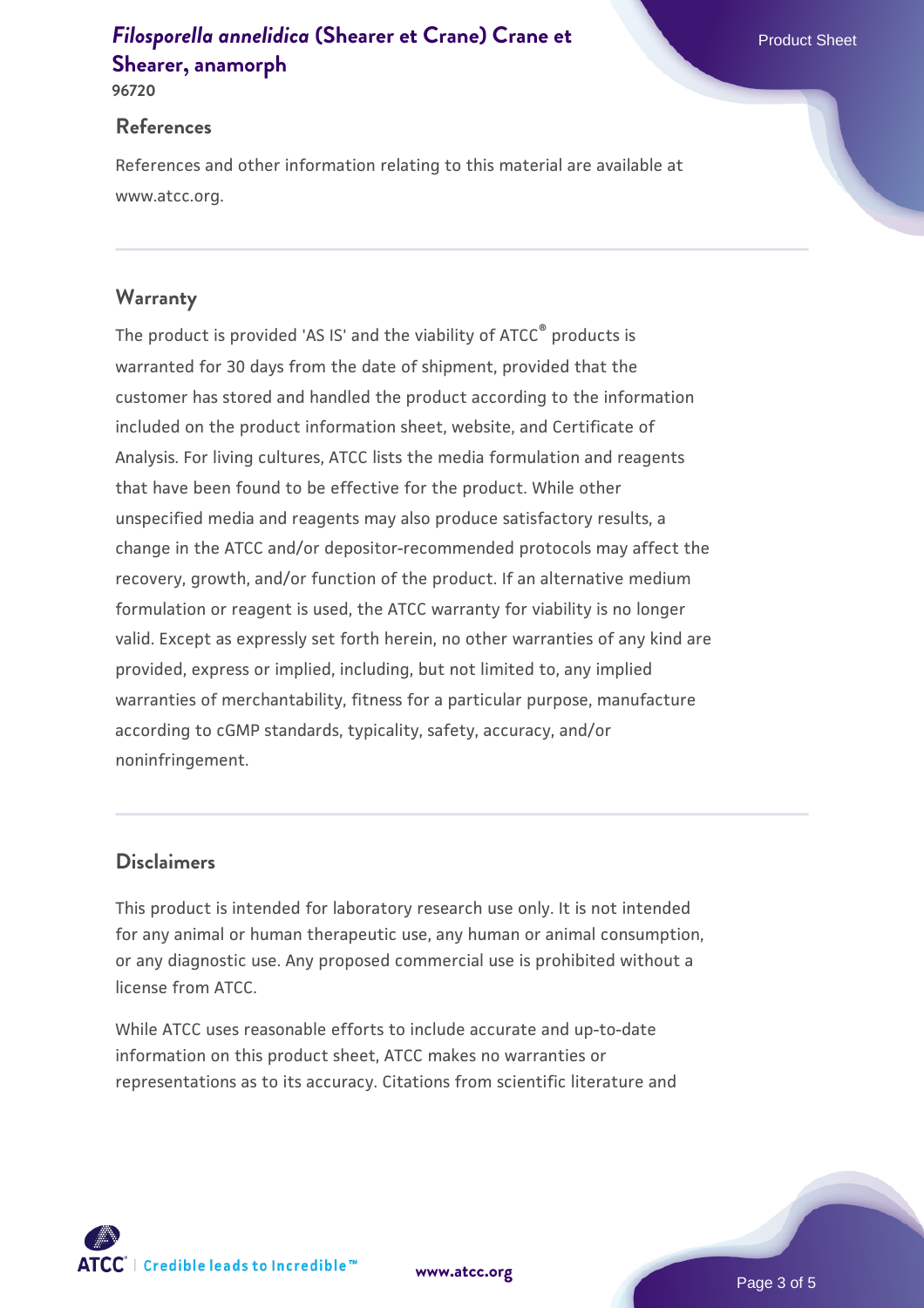**96720**

patents are provided for informational purposes only. ATCC does not warrant that such information has been confirmed to be accurate or complete and the customer bears the sole responsibility of confirming the accuracy and completeness of any such information.

This product is sent on the condition that the customer is responsible for and assumes all risk and responsibility in connection with the receipt, handling, storage, disposal, and use of the ATCC product including without limitation taking all appropriate safety and handling precautions to minimize health or environmental risk. As a condition of receiving the material, the customer agrees that any activity undertaken with the ATCC product and any progeny or modifications will be conducted in compliance with all applicable laws, regulations, and guidelines. This product is provided 'AS IS' with no representations or warranties whatsoever except as expressly set forth herein and in no event shall ATCC, its parents, subsidiaries, directors, officers, agents, employees, assigns, successors, and affiliates be liable for indirect, special, incidental, or consequential damages of any kind in connection with or arising out of the customer's use of the product. While reasonable effort is made to ensure authenticity and reliability of materials on deposit, ATCC is not liable for damages arising from the misidentification or misrepresentation of such materials.

Please see the material transfer agreement (MTA) for further details regarding the use of this product. The MTA is available at www.atcc.org.

### **Copyright and Trademark Information**

© ATCC 2021. All rights reserved. ATCC is a registered trademark of the American Type Culture Collection.

#### **Revision**

This information on this document was last updated on 2021-05-19



**[www.atcc.org](http://www.atcc.org)**